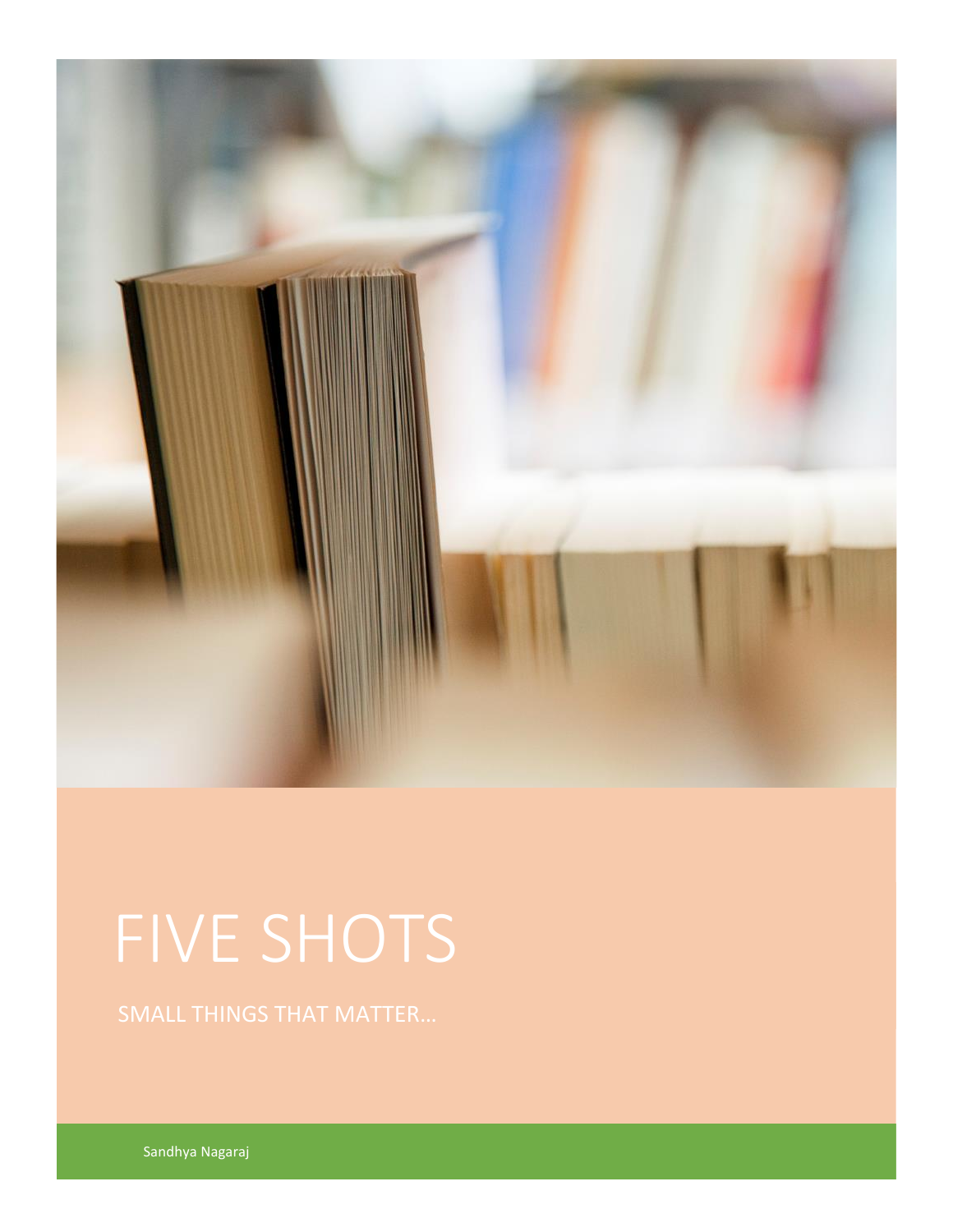## PRELUDE

Everything in life adds up. More so the calories, but you know what I mean. The things we do, the work we put in, our thoughts and intent, our work and way of life. Everything adds up in the end. Surprisingly even the losses, even though it didn't make sense at the time. Since the dots only connect backwards, all we can do is to ensure the dot that we are currently etching on our page of life is something we wholeheartedly believe in, something we want to take a chance with, something we place our bets on. There are some big decisions in life, and then there are the everyday small decisions. Whether we like it or not, the small decisions eventually lead to the big decision that we can or cannot take, we can or cannot make – all because of how we have lived our everyday life.

This eBook is a gentle nudge towards fine tuning those small decisions of everyday life – of five small things that we can get right by managing simple things, by changing our habits in small ways, by fixing things when they are small rather than letting them go beyond repair - in the hope that by getting the small things right, we will eventually get the big things right as well.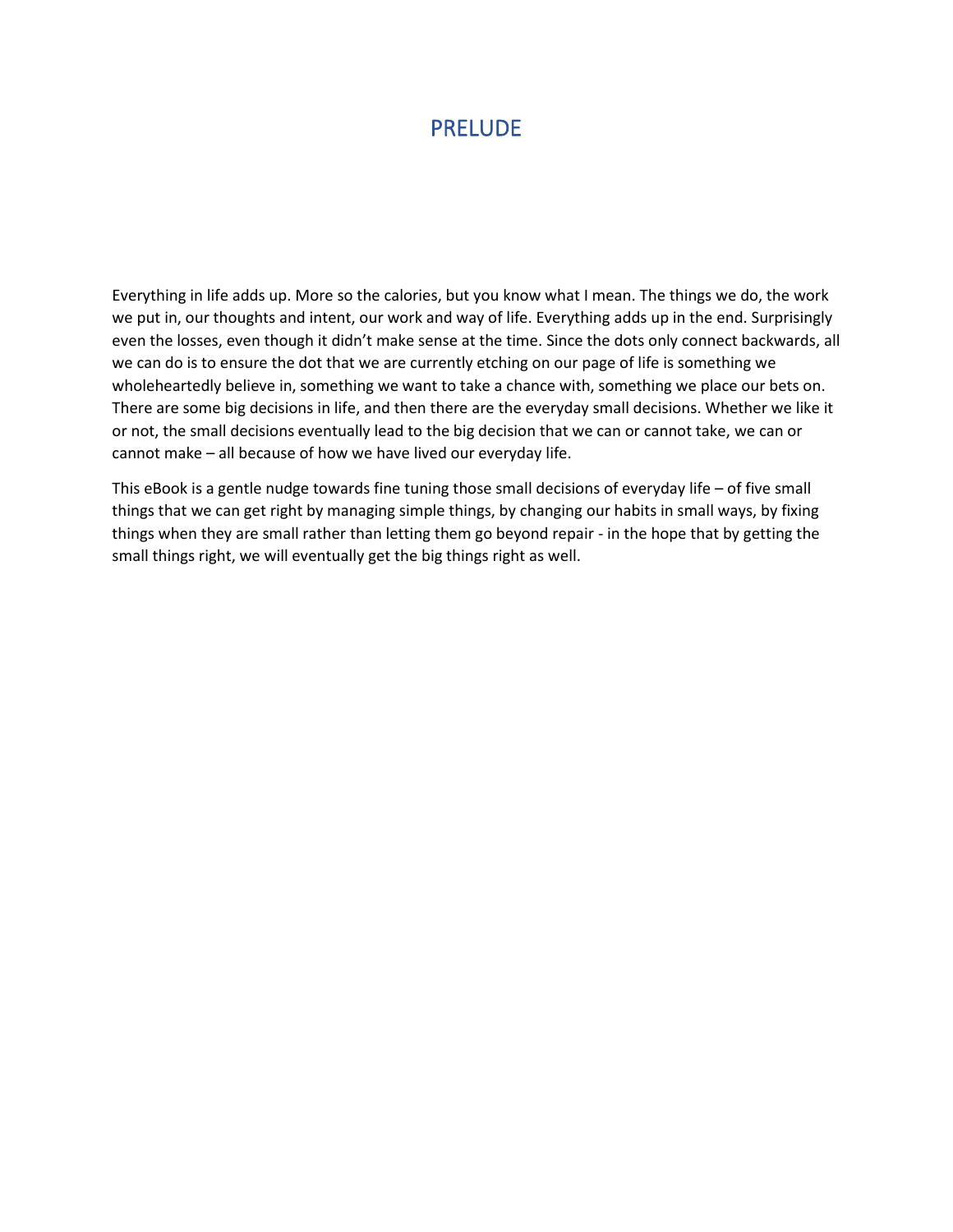**HAVING A MORNING ROUTINE**

> **CHOOSING GRATITUDE**

> > **ANCHORING ON THE ETERNAL**

**BEING RUTHLESS ABOUT THE CLOSE CIRCLE**

**SEEKING THE TRUTH**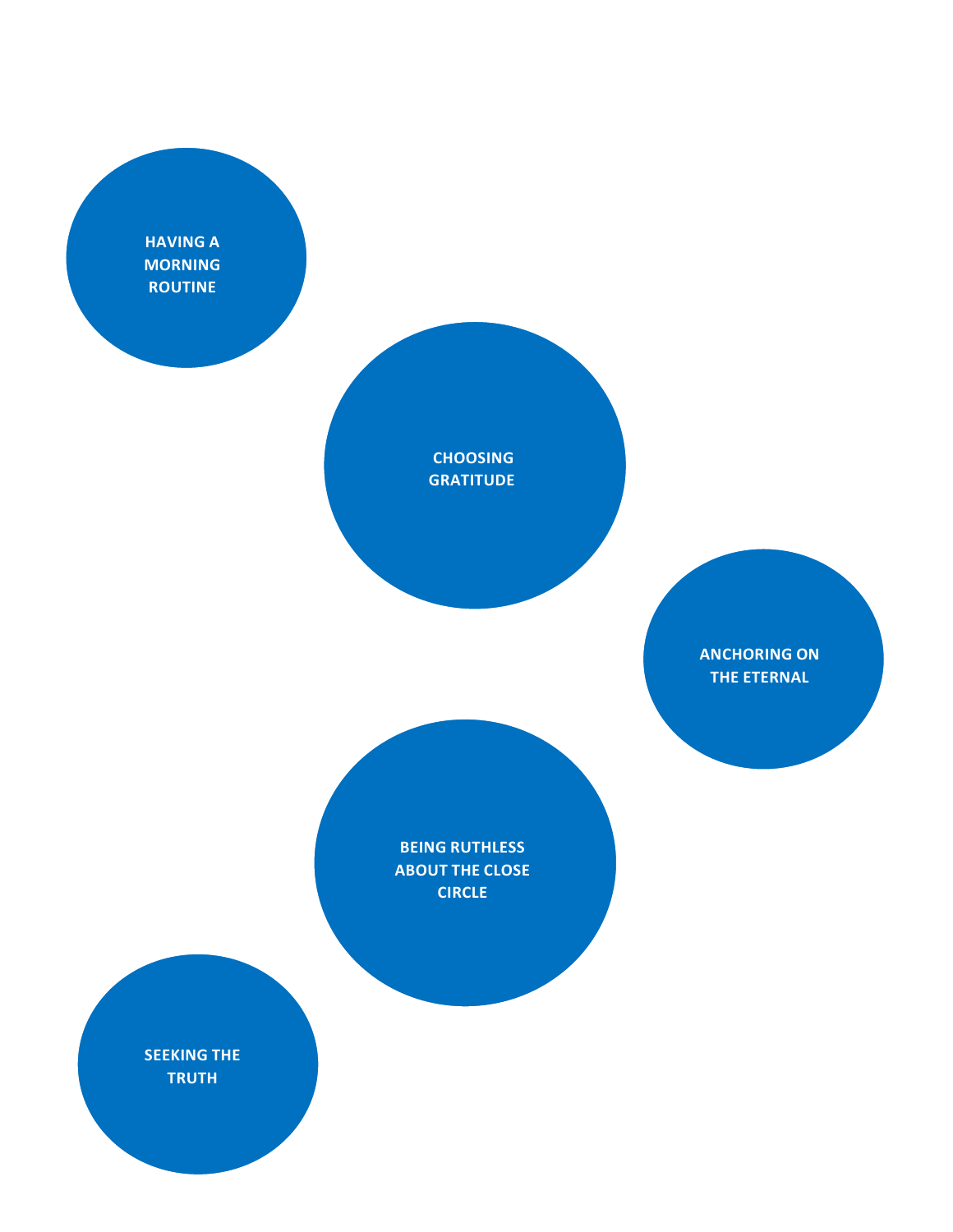## HAVING A MORNING ROUTINE

The benefits of a morning routine are no mystery, but what is the FIRST thing you should do in the morning? Something that you love, or something that you hate? :D There's really no right answer to that question! If you're a lark like me, you'd prefer to start your day with the things you find difficult – to tackle a subject you find most difficult, to take the most difficult/complex decisions early during the day, to gobble up the bigger chunks of things that need to be done for the day early on... But the owls would surely want a very different start to their mornings, for sure! As an owl, I would start my day with something light, a good breakfast, maybe some light reading, and no major decision making. Below are four things that are a part of my morning routine, and how they benefit me… because, you do what I do, not what I say – right?  $\circled{c}$ 



Photo Credit: **[Alexander Mils](https://www.pexels.com/@alexandermils?utm_content=attributionCopyText&utm_medium=referral&utm_source=pexels)** from **[Pexels](https://www.pexels.com/photo/cooed-food-2103949/?utm_content=attributionCopyText&utm_medium=referral&utm_source=pexels)**

- $\triangleright$  The FIRST disclaimer about this morning routine is that you DON'T need to have breakfast mandatorily. I for one, alternate between very heavy and very light breakfasts.
- $\triangleright$  Studies show that your breakfast habits needs to be decided based on what you body needs. Please LISTEN to your body!
- ➢ When you've got your A game breakfast on the table- which for me translates to orange juice! you know it will make your morning that much brighter!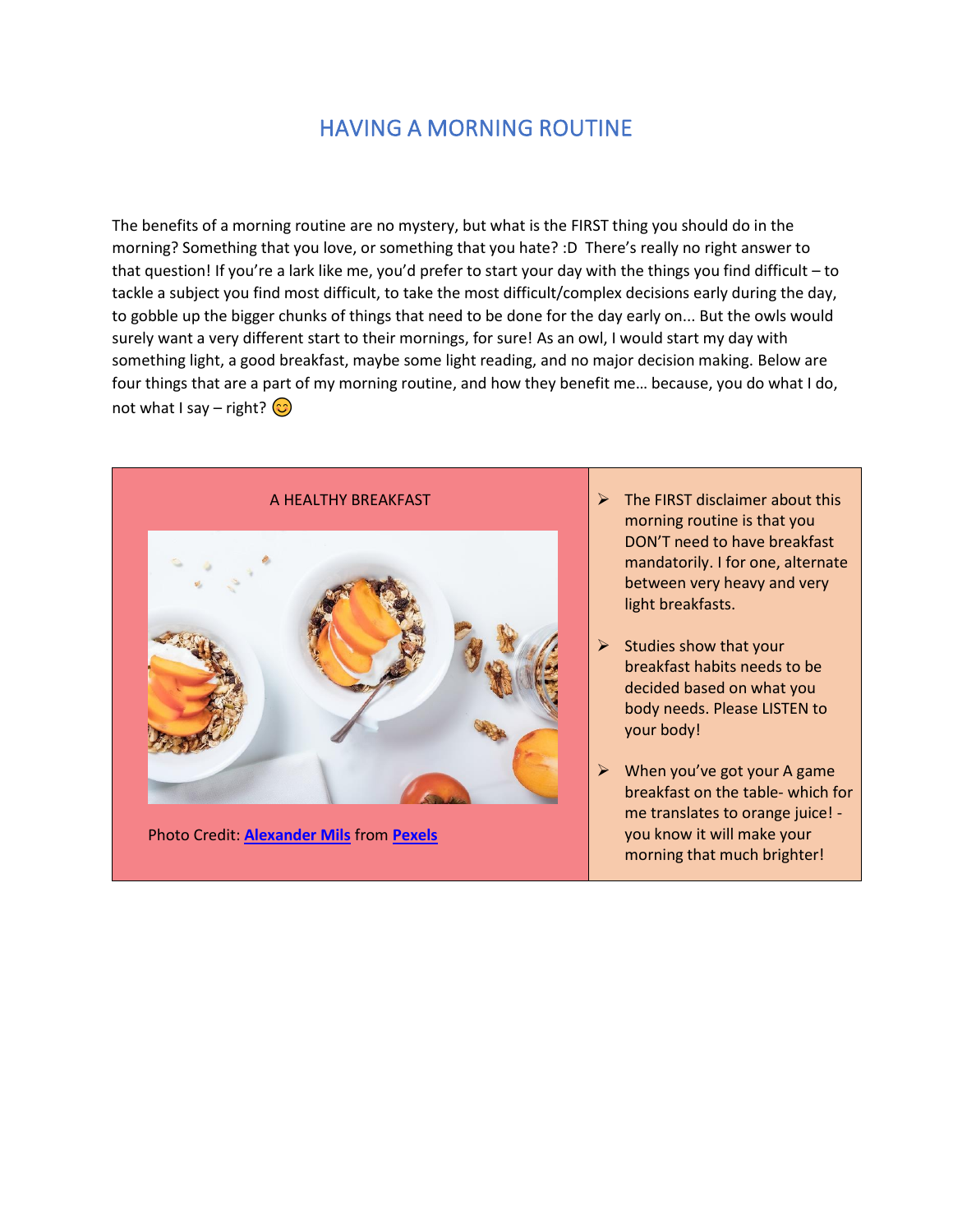#### READING



Photo by **[Mikey Dabro](https://www.pexels.com/@mikey-dabro-293966?utm_content=attributionCopyText&utm_medium=referral&utm_source=pexels)** from **[Pexels](https://www.pexels.com/photo/white-ceramic-tea-cup-with-saucer-plate-1002654/?utm_content=attributionCopyText&utm_medium=referral&utm_source=pexels)**

There's something about the morning breeze that opens up the mind in a way that no other time of the day can – for me. Find that hour of the day for yourself, even if it is not the wee hours in the morning.

For those of you who are wired like me, there's nothing that can take away the sheen of your day while you operate at a DC level of 100Volts awesomeness.

YO…GA! (For those of you who thought it would be Yoda- though the picture is a dead giveaway.)



Photo Credit: **[Samuel Silitonga](https://www.pexels.com/@samsilitongajr?utm_content=attributionCopyText&utm_medium=referral&utm_source=pexels)** from **[Pexels](https://www.pexels.com/photo/women-s-white-top-and-orange-floral-skirt-823694/?utm_content=attributionCopyText&utm_medium=referral&utm_source=pexels)**

Well, for those who've never tried this first thing in the morning, when your eyes are still groggy and your mind perturbed due to remnants of a bad dream of the last night – you guys JUST HAVE NO IDEA what you're missing out on!

Yoga just kicks me out of the reality that I carefully build and preserve inside my head, and brings me BACK to the reality that exists outside – and, it can do the same to you :D You won't like it at first, but you will love the after effects, I promise!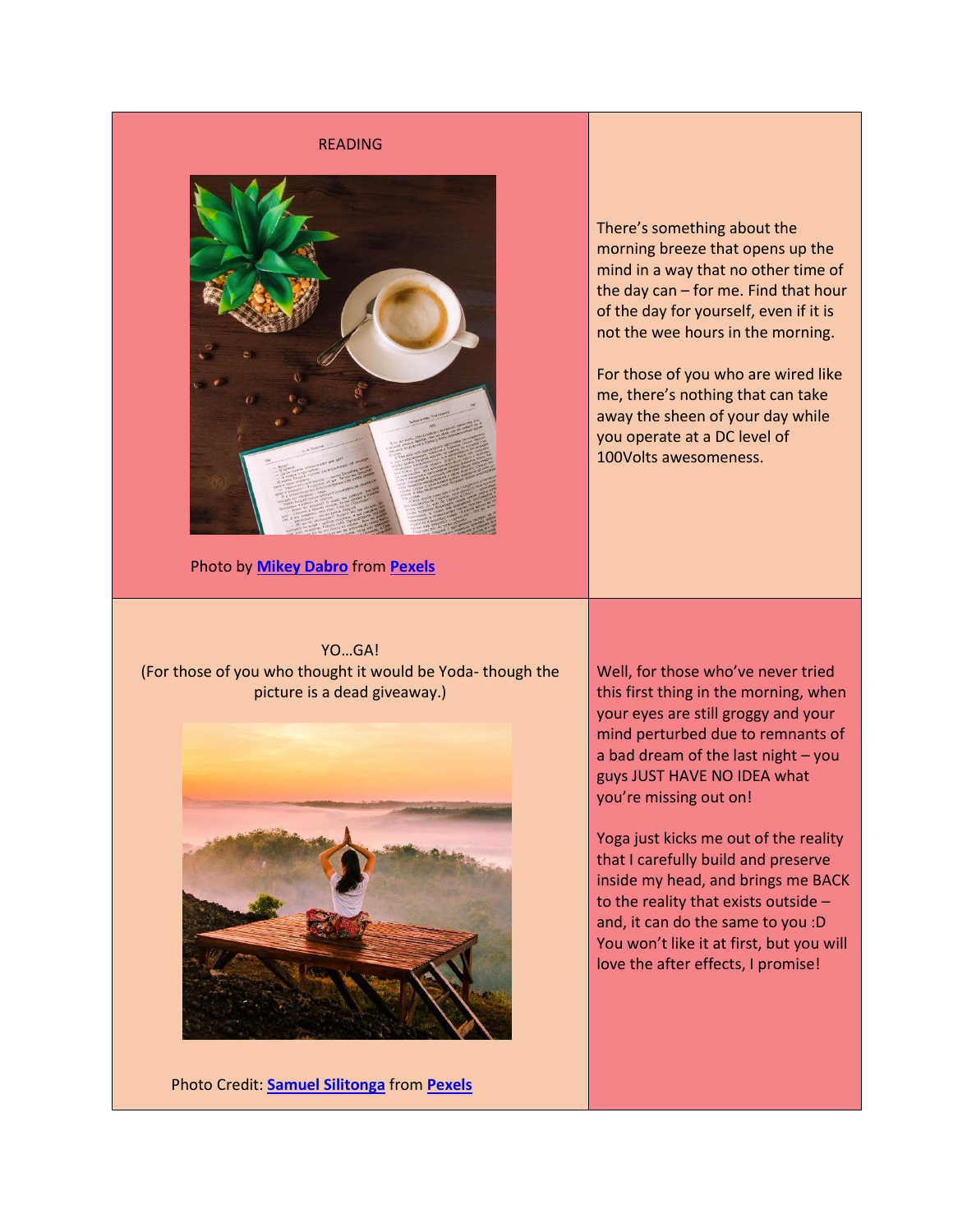#### MEDITATION



Photo Credit: Pixabay

Something that is part of my alternate morning routine, something akin to an added bonus – that is how I find meditation to be. For a few hours after the morning mediation, I breathe differently. I breathe easy. On some days, the hours fly past and the day ends, but the after-effects of [Shambhavi](http://rusticconcoctions.com/shambhavi-diaries-a-prelude/) lingers.

Something that should totally be a part of your daily life, in whichever form that works out for you.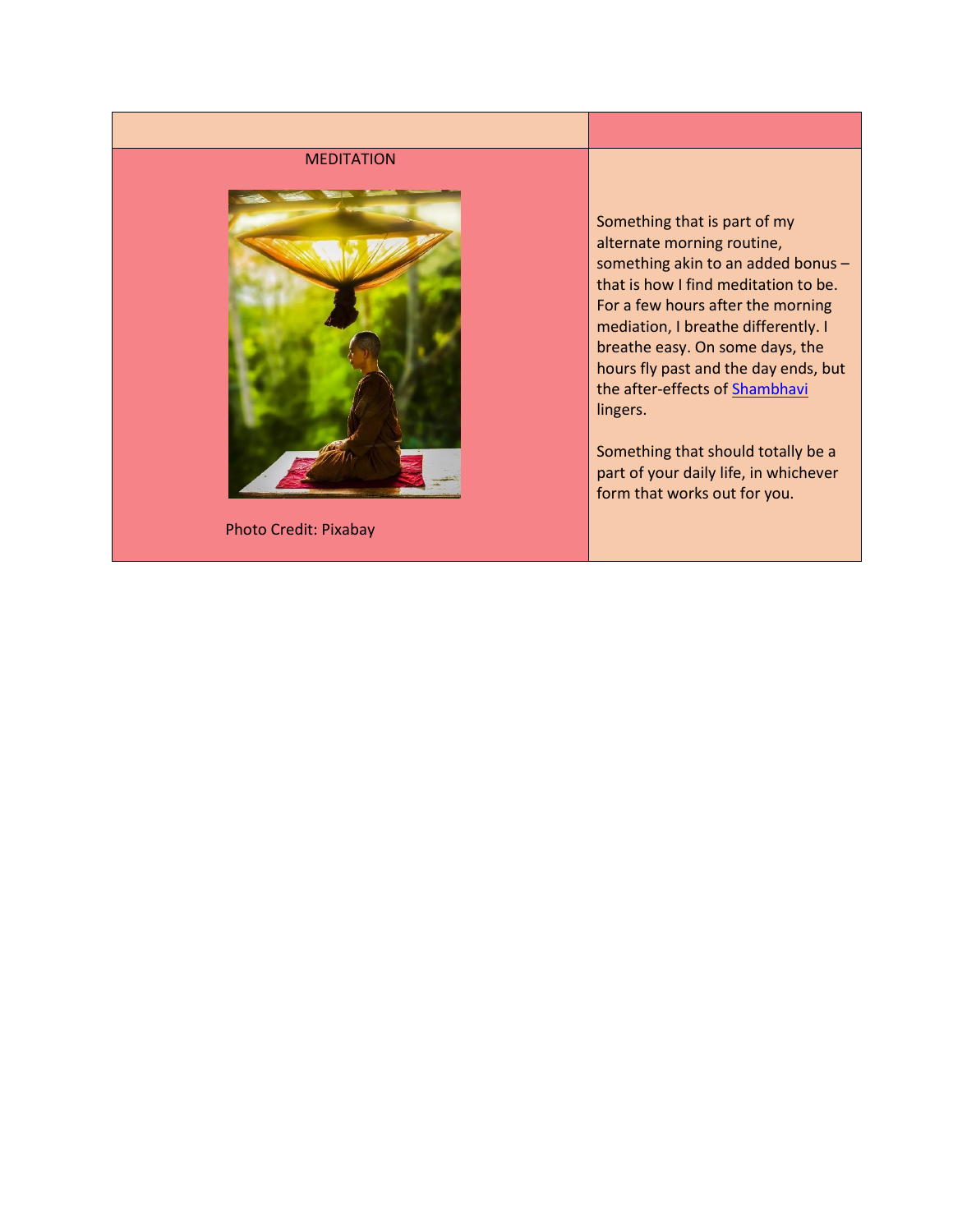## CHOOSING GRATITUDE



Photo by **[Marcus Wöckel](https://www.pexels.com/@thanks?utm_content=attributionCopyText&utm_medium=referral&utm_source=pexels)** from **[Pexels](https://www.pexels.com/photo/silver-colored-heart-lock-bridge-883466/?utm_content=attributionCopyText&utm_medium=referral&utm_source=pexels)**

When I first came across this concept about how gratitude physically re-wires the brain, I was mindboggled, but the thing is - it is true. The adage "If the only prayer you said was thank you, it would be enough" hasn't come from nowhere, after all. Studies have shown that gratitude makes you happier, it wires you for mental strength, and so much more. I would prefer you read the article that I found enlightening while reading up on the subject rather than saying any more about it - Check the lin[k here.](https://greatergood.berkeley.edu/article/item/how_gratitude_changes_you_and_your_brain)

Gratitude journaling, expressing gratitude in the form of a prayer, a 30 day gratitude challenge – choose your pick from the array of options for going with gratitude. And remember, gratitude is not just about expression through words. Sometimes, words fail. And it is probably for the best, for what words can define real gratitude? May you all know a reason or two for which you are eternally grateful, and a person or two who came by your way with such reasons.

Don't get me wrong, before I found my reason or two to be grateful for, I would wonder what would make me feel eternally grateful for anything in life. It seemed like it was impossible to have anything that would amount to that big of an experience to feel anything close to "eternal gratitude". It would be gross to talk about what the reasons are, and it would be crass to talk about the persons who I'm grateful to, for words don't just cut it, but I indeed feel extremely lucky to have found both a few reasons, and a few people who bring alive a gratitude that is apparently in turn again, good for me! Since words aren't my favorite form of expression when it comes to gratitude, thank god for actions. What's your pick?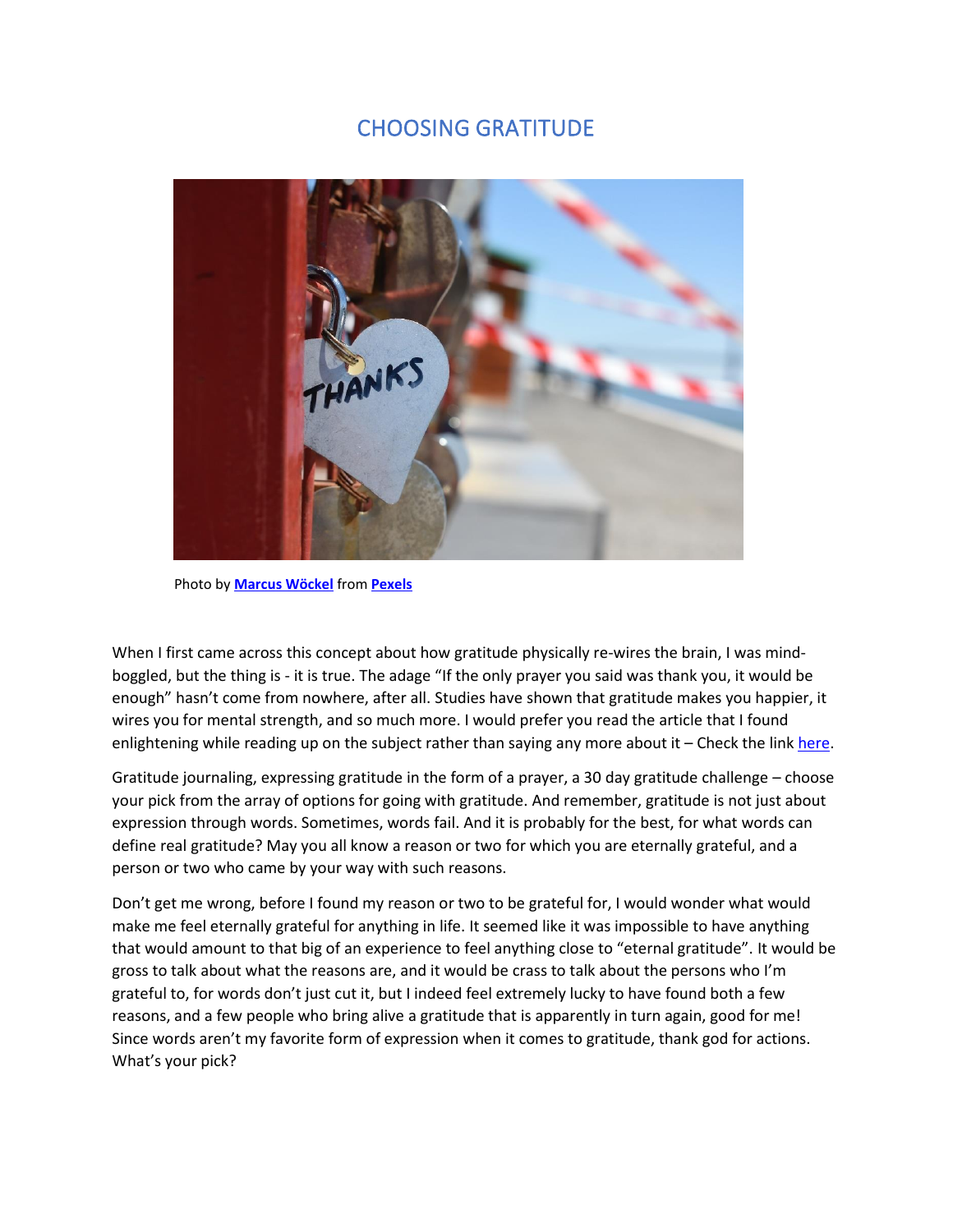## ANCHORING ON THE ETERNAL



Whether we realize it or not, what or who we anchor on is what provides direction to our life. As children, we anchor on parents – since we learn that our survival depended on them, and we made it. Which calls for a pretty strong sense of trust to anchor on. Anchors start to change during adolescence, when either due to both internal and external circumstances, can then shift anchors to a variety of different things or people. Here in this piece, I have nothing to say, but a lot to ask. I leave you with a single question that might need a WHOLE lot of time answering, in a world that is filled with answers.

What/Who is your current anchor? What directs your life?

Is Success your anchor? If yes, what is that translating to? Do you turn wherever it appears that Success seems to stay hidden – be it at the next exit or at the corner of a road that is very well a dead end for you?

Is Happiness your anchor? If yes, what is that translating to? Again, in the quest of happiness, do you turn every nook and corner that appears to hold this so called happiness?

Is Truth your anchor? What is that translating to? In the seeking of this so called truth, is the current reality of life around you being lost on you?

Is Love your anchor? What does that even translate to? Trust? Patience? A faith in forever despite shortcomings and misgivings? A wait for perfection or a celebration of imperfections? Where is this taking you?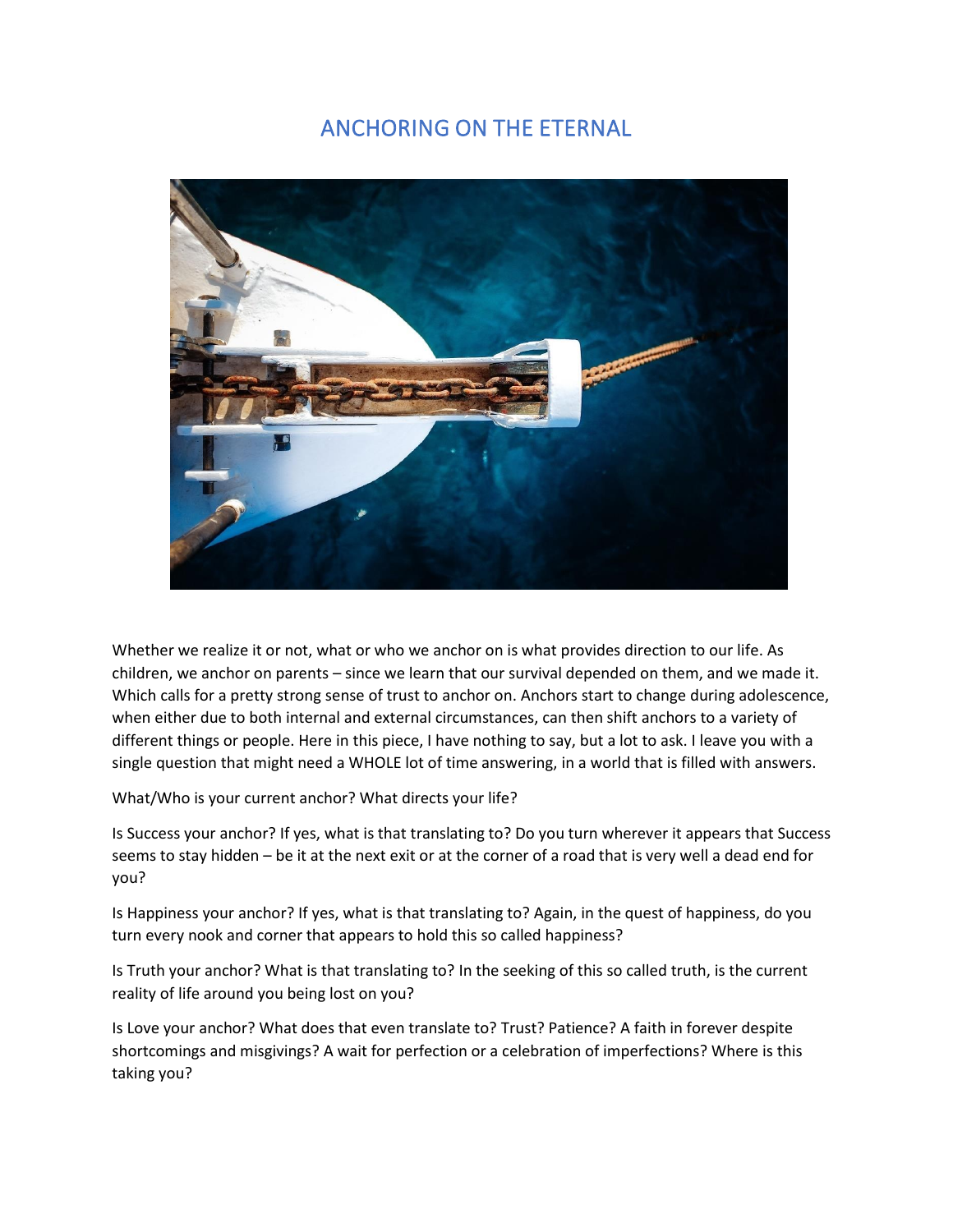Is a person your anchor? Your parent, your mentor, the love of your life perhaps? And what when they need some space in life? What happens to the direction of your life?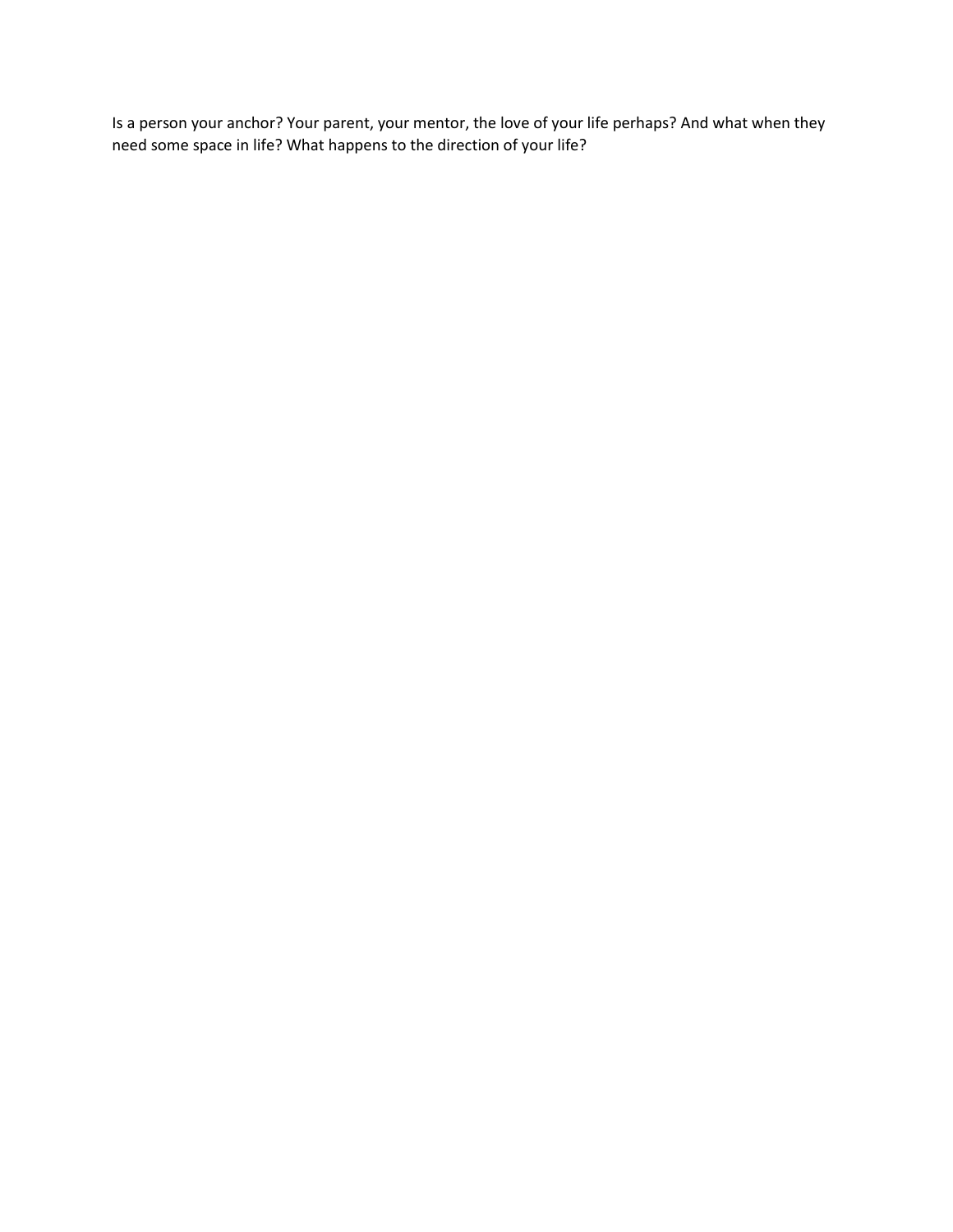## BEING RUTHLESS ABOUT THE CLOSE CIRCLE



Who do you spend your time with?

People who you respect and have adulation for? People who you love with gay abandon? People who you would trust your life with? People who bring the best out of you, for whom also you bring the best out of? People who push you to get better in life? People who would tell you things that you'd rather not hear, to your face but never go behind your back? People who cherish you like they've found some choicest treasures, people who celebrate you in their lives! People who laugh at your faults and yet push you to correct them, people who don't hesitate to do more than nudge when you're going off track. People who are happy for all the victories of your life, people who you are absolutely delighted to talk to and spend time with as well. People who nurse you back to health when you've lost a battle and bled, people who you would walk lengths for but would rather let your actions speak for you than words.

Aren't these the only people who ought to be in your life, in the first place?

For better or for worse, the company you keep is who you become. Choose these people, and there won't be anything left to chase.